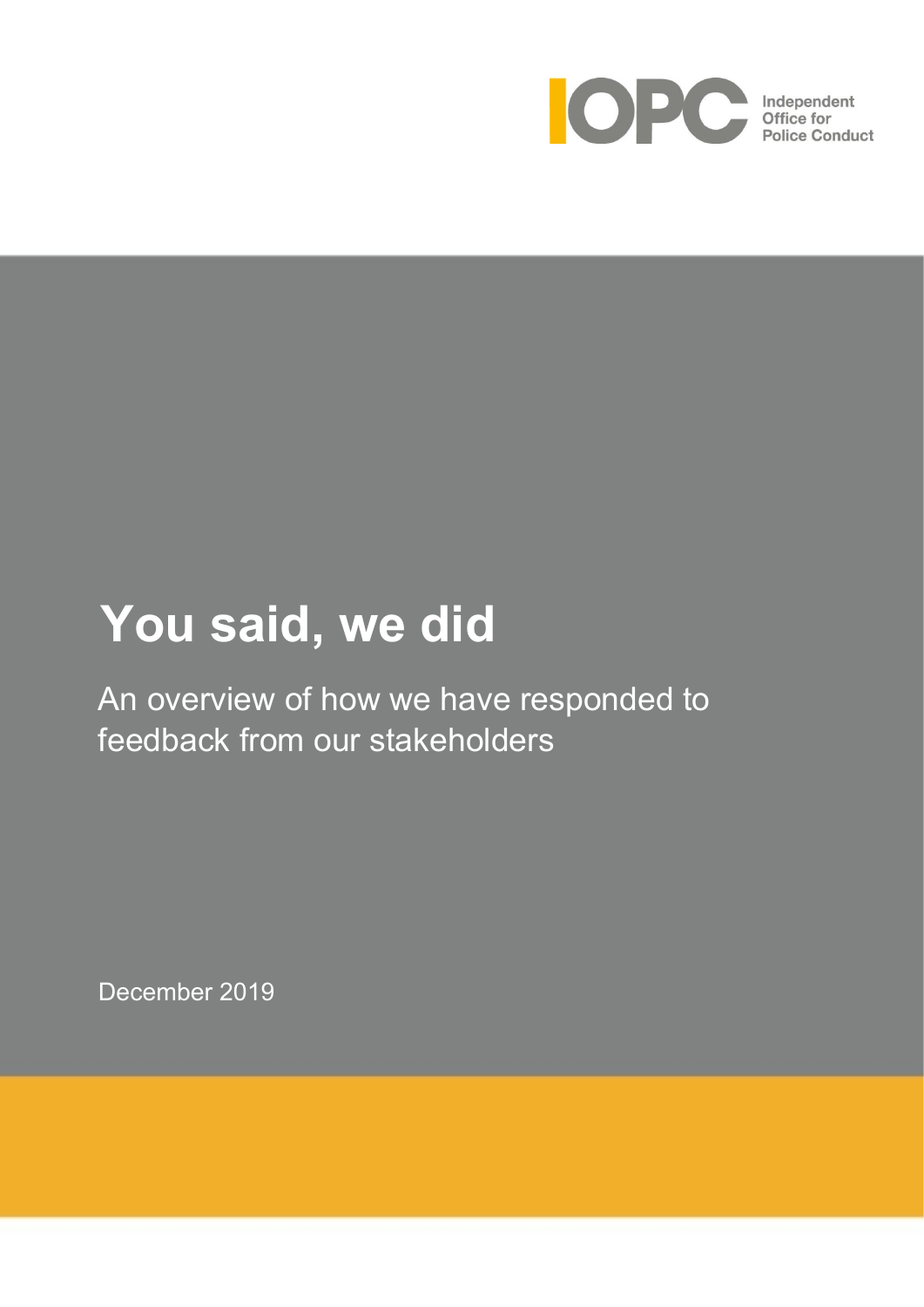## > Table of contents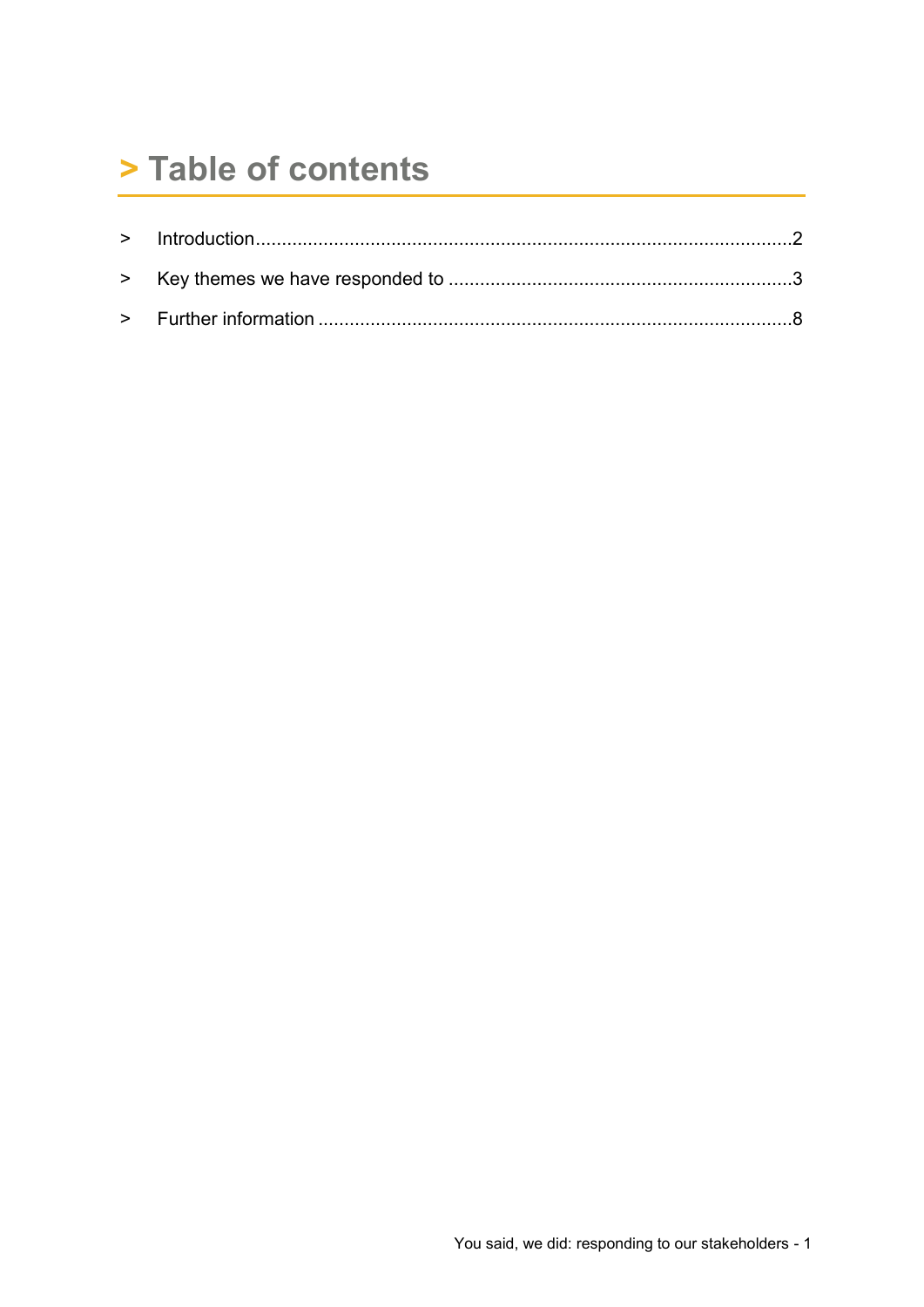# <span id="page-2-0"></span>**> Introduction**

We work with, listen to and share information with a wide range of people, including complainants, families, police officers and staff, and community and voluntary groups.

We also work with government and other organisations that play a role in the criminal justice system to identify where individually and collectively we can make a real change. Ultimately, changes made as a result of working with our stakeholders and sharing this learning will improve the police service for everyone and contribute to protecting the public.

To ensure we are working effectively with stakeholders, we regularly undertake surveys to obtain feedback and to assess how well we have been doing. The first stakeholder survey was completed in 2016 and asked for feedback from our stakeholders about the IPCC (as we were then). The research was repeated in 2017 to provide a baseline ahead of our transition to the IOPC in January 2018. This is the first survey asking stakeholders for their feedback on the IOPC.

The research categorises stakeholders into three groups: police stakeholders, nonpolice stakeholders, and stakeholders in the police accountability framework. This categorisation helps us to understand how the experiences of our different stakeholder groups compare.

The feedback our stakeholders provides helps us understand what is working well, and where we need to make improvements.

This document provides a brief summary of just some of the work we have undertaken since the 2017 survey, so you can see how we have responded to your feedback, as well as some information on our future plans.

You can find more detail in our 2018/19 Impact Report on our website [www.policeconduct.gov.uk](http://www.policeconduct.gov.uk/)

The 2017 and 2019 stakeholder survey results and our Stakeholder Engagement Strategy 2019-22 can also be accessed on the website.

While we know that we can and do make a positive difference, we recognise that there is still much more to do, and we look forward to continuing to work with our stakeholders to achieve this.

We look forward to sharing with you future survey results and our actions in response as we continue to strengthen our impact and make a real difference to policing, operationally, organisationally and culturally.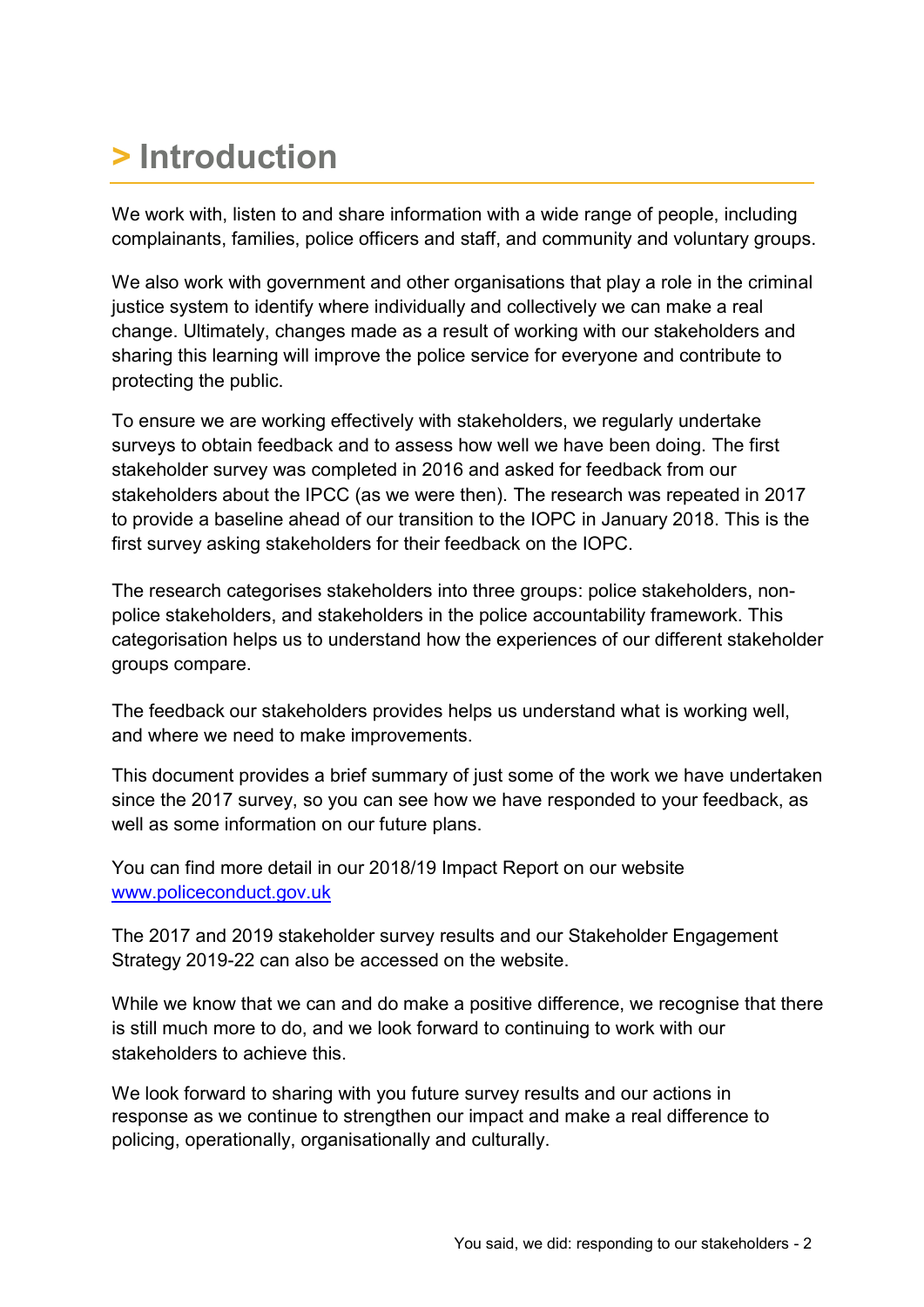# <span id="page-3-0"></span>**> Key themes we have responded to**

### **Reducing the length of investigations**

Our 2017 stakeholder survey showed the **length of investigations** was one of the biggest concerns across all stakeholder groups.

In 2016/17 we completed 66 per cent of independent investigations within 12 months. Our target in 2018/19 was to complete 80 per cent of independent investigations within 12 months. We achieved this in 79 per cent of cases. If we exclude our most serious and sensitive complex cases, which are managed by our Directorate of Major Investigations, we completed 82 per cent of independent investigations within 12 months.

The number of cases we closed within nine months improved to 58 per cent in 2018/19, while the proportion of cases we closed within six months was comparable to the previous year at 30 per cent.

We have worked with others to focus on reducing the time our investigations take, to identify where improvements can be made across the system and to minimise the impact on those affected. So far, we have:

- introduced a new streamlined investigation process for lower-risk cases, helping us to reduce the average time it takes to complete our investigations
- worked with police forces' Professional Standards Departments to explore ways to reduce delays and increase efficiency during our investigations, identifying several opportunities to standardise and improve processes and communication
- contributed to the Home Office's multi-agency Deaths in Custody Implementation Working Group<sup>1</sup>, exploring how we and other agencies can better work together to improve timeliness and the experience of those affected by investigations and related proceedings
- provided the Ministerial Board on Deaths in Custody<sup>2</sup> with our views on potential ways to improve timeliness across the end-to-end processes when someone dies during or following police contact. This served as a starting point for further work, with the Home Office arranging workshops with us, the National Police Chiefs' Council (NPCC), Crown Prosecution Service (CPS), Chief Coroner and others to explore how to progress our ideas

1

<sup>&</sup>lt;sup>1</sup> A cross-departmental working group that supports the Ministerial Board on Deaths in Custody

<sup>&</sup>lt;sup>2</sup> The Ministerial Board brings together decision-makers responsible for policy and issues related to deaths in custody in the Ministry of Justice, Home Office and Department of Health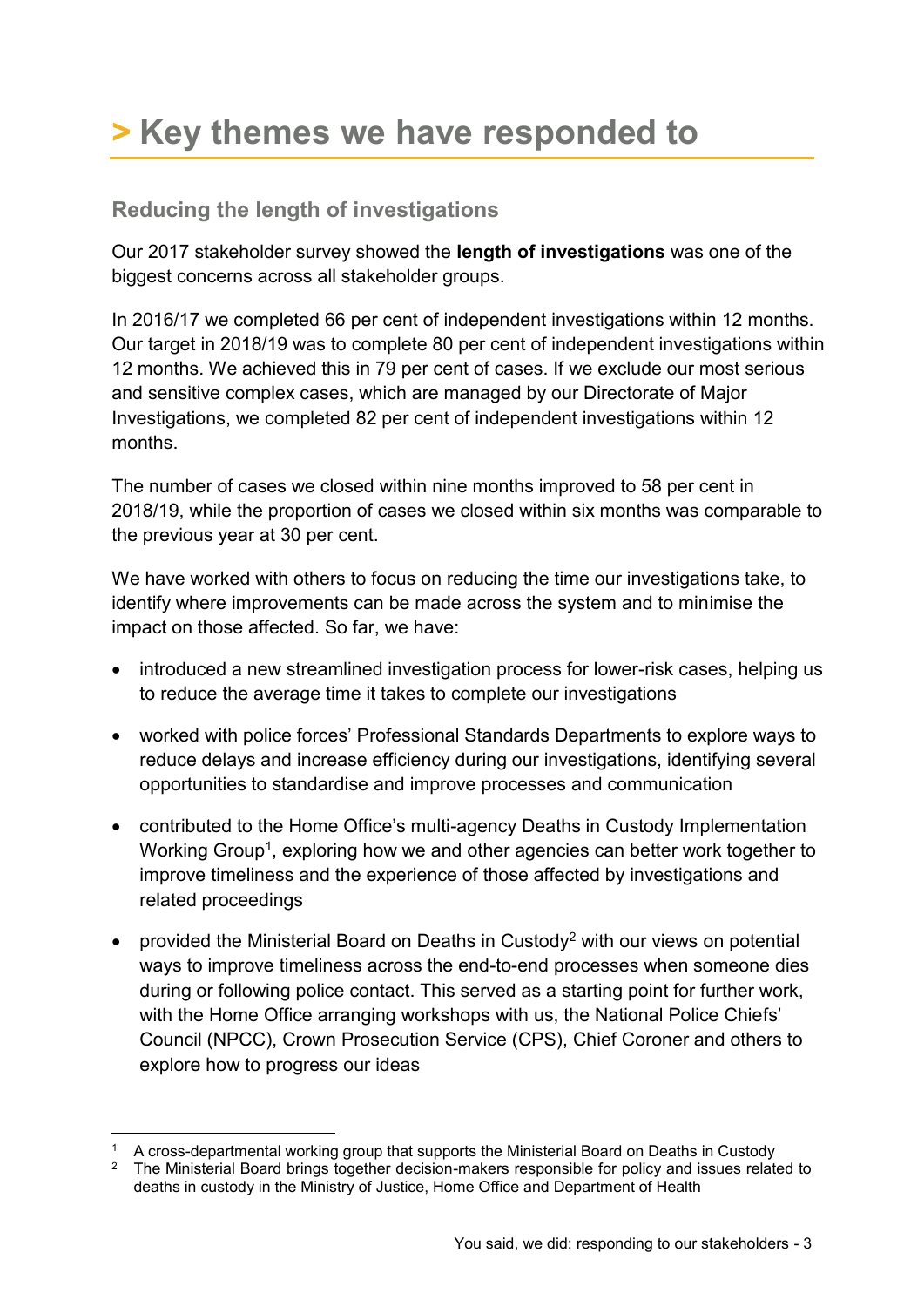This year's survey results show that not only do we need to maintain our focus on timeliness but also ensure that we are **effectively communicating** the improvements that have been made so far.

#### **More proactive engagement**

Our stakeholder survey in 2017 showed that we could be more **proactive in our engagement**.

In 2017 we created a dedicated team to focus on our engagement with stakeholders, particularly non-policing stakeholders. Since the 2017 survey, we have:

- established a Youth Panel to help us understand why young people are less likely to have heard of the IOPC and have lower levels of confidence in the police complaints system than others, and how we can improve their trust. We are working to implement recommendations made by the Youth Panel.
- commissioned the Institute of Mental Health to help us find out how people with mental health concerns experienced the police complaints system. We shared the findings of this with other organisations and are looking at ways to improve people's knowledge of, access to and experience of both the IOPC and the complaints system more broadly
- worked with other organisations to help them develop a better understanding of the police complaints system, including running sessions about our role, and producing a short guide to the police complaints system for staff working on charity helplines
- carried out a series of round table events with people and groups who have experience or insight in some of the key themes that come up in our work (for example domestic abuse and mental health) to develop our understanding of the issues. These views have been used to inform the focus and approach to some of our work
- continued to develop relationships with organisations that can act as advocates with low-confidence and seldom heard stakeholder groups to raise awareness of and confidence in the police complaints system
- continued to work with our External Stakeholder Reference Group and Wales Stakeholder Forum – two valuable sounding boards of stakeholders from across the voluntary and community sectors, policing and public sector

The 2019 stakeholder survey shows that all stakeholder groups find it easier to deal with the IOPC than when last measured in 2017, reflecting the impact of some of this work. In addition, in 2019 we expanded our stakeholder engagement team to increase our local presence and engagement with local communities across England and **Wales**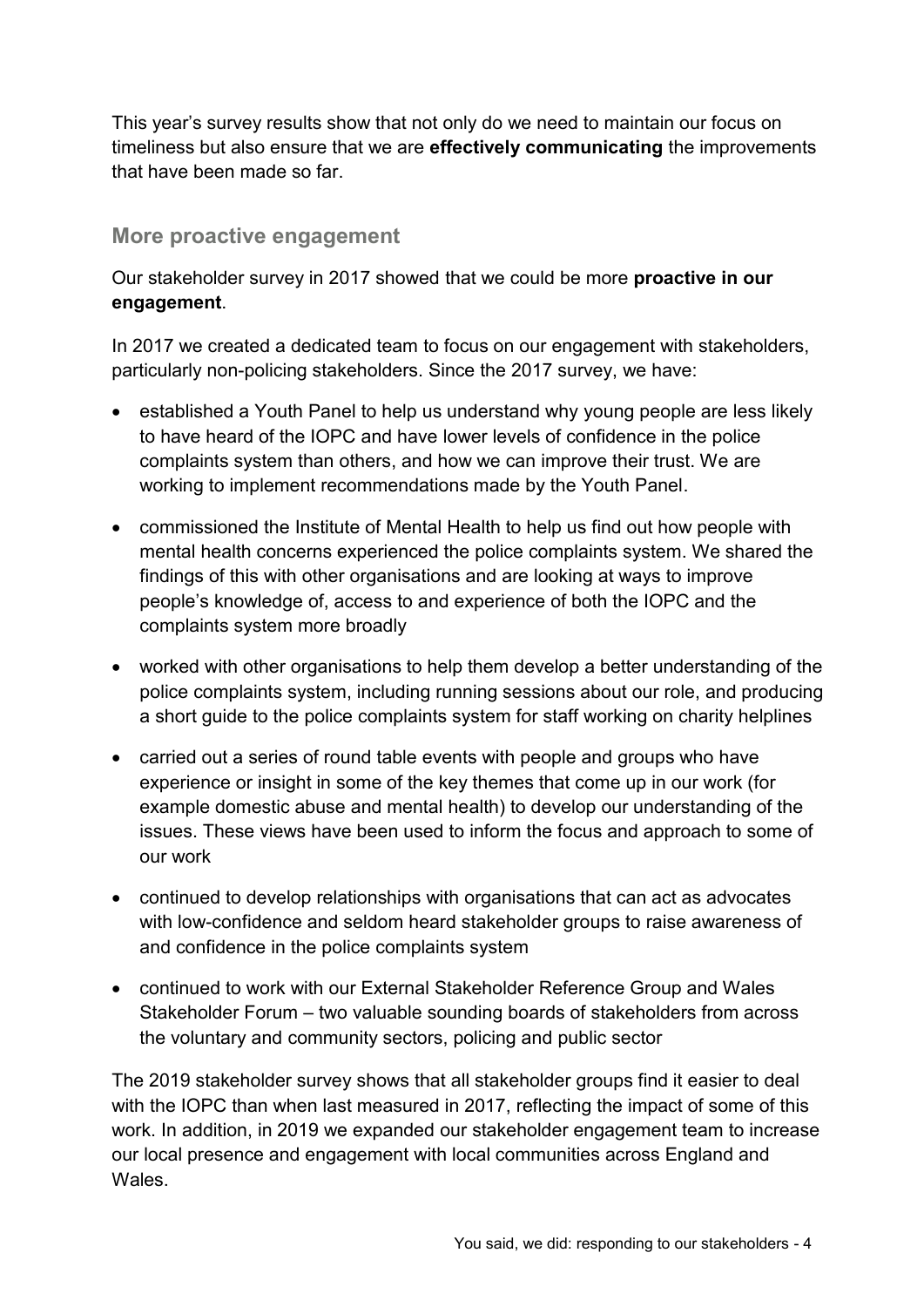We have also produced a new three-year stakeholder engagement strategy to ensure that we listen, engage and use feedback so that:

- we identify and engage with local communities quickly and effectively to listen, communicate key messages, and address existing or potential tensions
- we continually improve the service we provide as our staff have more opportunities to hear from those with lived experience and stakeholders who work with, and represent, people impacted by our work
- we target our engagement work more effectively because we have a more sophisticated understanding of public confidence, including which demographic groups have the lowest confidence, and the influential factors that contribute to low confidence.

To achieve this, we will:

- produce and implement local engagement plans for each of our geographical areas (defining and implementing a bespoke approach to engagement in each of our regions)
- continue to work with our Youth Panel and implement the recommendations made in their 2018/19 report
- continue roundtable events with stakeholders to help inform our case selection process
- provide information and/or training to improve our network of stakeholder advocates' understanding of the police complaints system, so they can support and advise the clients they work with
- work to achieve customer service excellence accreditation so that we are more responsive to service users

### **Improved communications**

Our stakeholder survey in 2017 suggested we could provide more information, particularly around informing communities and stakeholders during serious incidents.

In 2016/17, we created a process for community and stakeholder engagement in relation to critical incidents. Since then we have carried out engagement work in relation to several investigations each year. This engagement support involves looking at current community tension levels and issues affecting confidence in the police, identifying key community figures and helping with community activities such as attending local forums, speaking with local councillors, and meeting local and national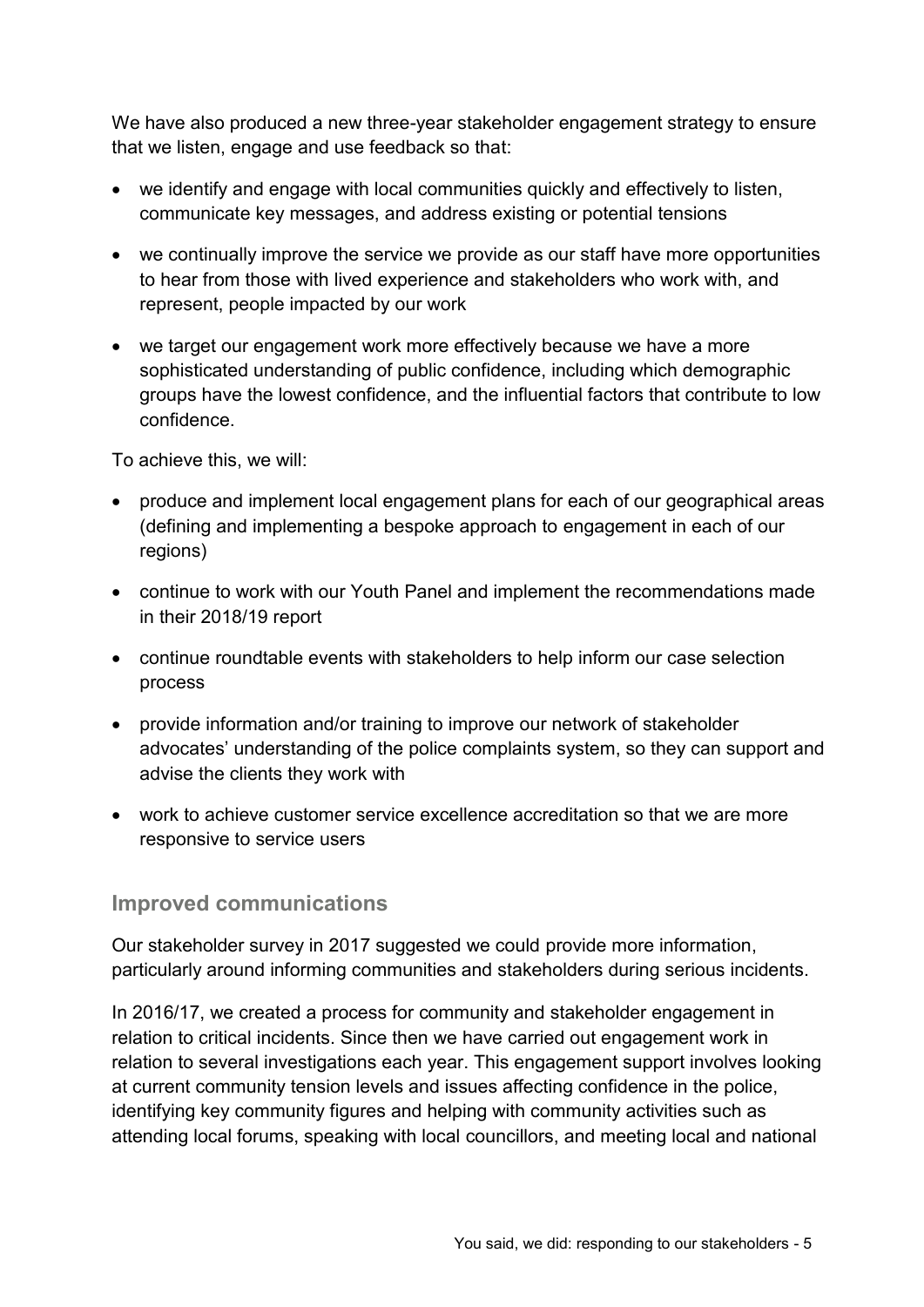stakeholders. Our new Regional Stakeholder Engagement Officers have increased our capacity to do this work.

In addition, we work to provide information quickly via media and social media, with a focus on providing accurate and timely information on critical incidents and how we are responding.

Publishing information from our work, and raising awareness of our findings, plays an important role in relation to learning, public confidence and police accountability. It helps to ensure that there is transparency around the most serious complaints and incidents, and that forces can learn from them. It also means that members of the public can see what issues are arising in relation to their local force and policing more generally, how they are being dealt with, and how their police force compares to others.

The information we publish includes stakeholder newsletters, annual reports on deaths during or following police contact, research into themes identified in our work, quarterly and annual police complaints statistics, investigation reports and summaries and organisational learning recommendations, as well as media releases.

### **Sharing learning from our work**

We share the learning from our work so that the police can use this to improve and other stakeholders can judge our impact and are more aware of our work. For example:

- we use our statutory powers to make formal organisational learning recommendations to the police service and other bodies. These recommendations and the responses to them are published on our website, so that the public can see what we have recommended and what the recipient intends to do as a result
- we produce a Learning the Lessons magazine, using real-life case studies as well as insight from policing experts and community representatives. The primary audience for these magazines is police practitioners, but they are also sent to many non-policing stakeholders such as community and voluntary organisations, academics and other agencies, to raise awareness of the learning that is arising from cases. The 2019 stakeholder survey shows that 67 per cent of non-policing stakeholders have heard of Learning the Lessons, 97 per cent of police and 100 per cent of police accountability framework
- we respond to a wide variety of inquiries and consultations using evidence from our work. These responses are published on our website so that stakeholders and members of the public can see the suggestions we have made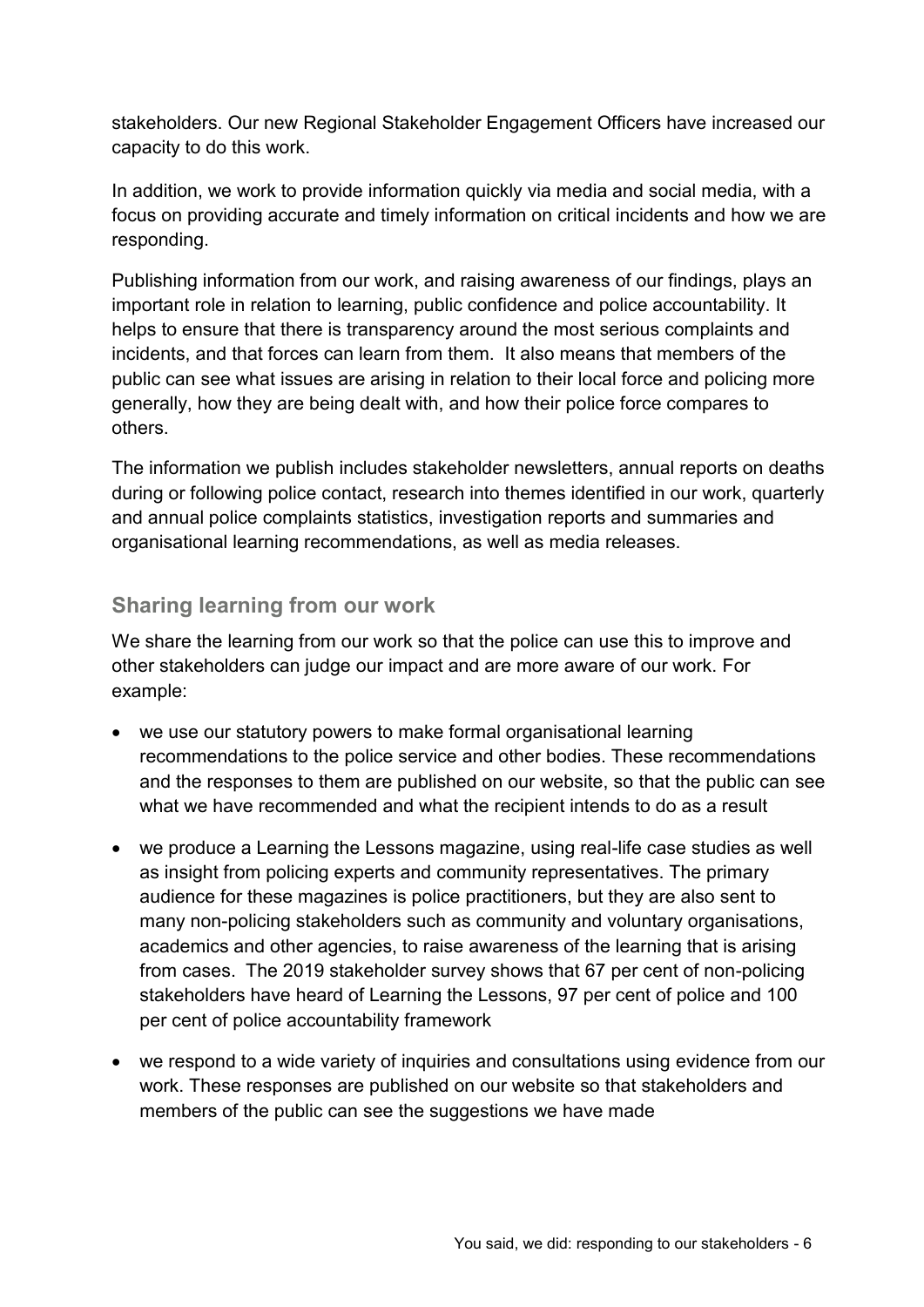We are also testing new ways to expand our reach and impact. Following the tragic death of Kerry Power who was murdered by her ex-partner, we launched a campaign to raise public awareness of the Silent Solution system, which prompts mobile callers who are in danger and unable to speak to press 55 to let the police know that there is a genuine emergency. The campaign was supported by Women's Aid and Welsh Women's Aid, and the National Police Chiefs' Council. The campaign reached over 16 million people through on and offline media, and over 6,000 copies of our campaign poster were downloaded over an eight-week period.

We have also developed a new three-year communication strategy which sets out ambitious plans to further improve our communications. Over the next 12 months we plan to:

- launch a regular corporate e-newsletter to inform and engage with broader audiences
- review and improve our website, informed by research with users, allowing us to better target our communications and provide a better user experience
- deliver youth-focused and BME communication plans to build awareness and confidence of these audiences to make a police complaint
- launch two new information / awareness campaigns on police road traffic incidents and abuse of power for sexual purpose
- expand resource materials including videos, fact sheets and website information for dissemination to police forces and other stakeholders
- develop a set of core resources and case studies that document the difference that we are making for local people

### **Becoming the IOPC and maintaining impartiality**

At the time of the 2017 stakeholder survey we were preparing to transition from the IPCC to the IOPC. The survey showed that stakeholders were interested in how the new structure would work in practice and how the IOPC would maintain impartiality.

As the IOPC, we have a new structure and a single line of accountability to our Director General, Michael Lockwood. By law, our Director General can never have worked for the police.

From January 2018, our new Regional Directors and Director for Wales began meeting with local stakeholders and have continued to hold regular meetings to bolster engagement locally, building good relationships and awareness of our work.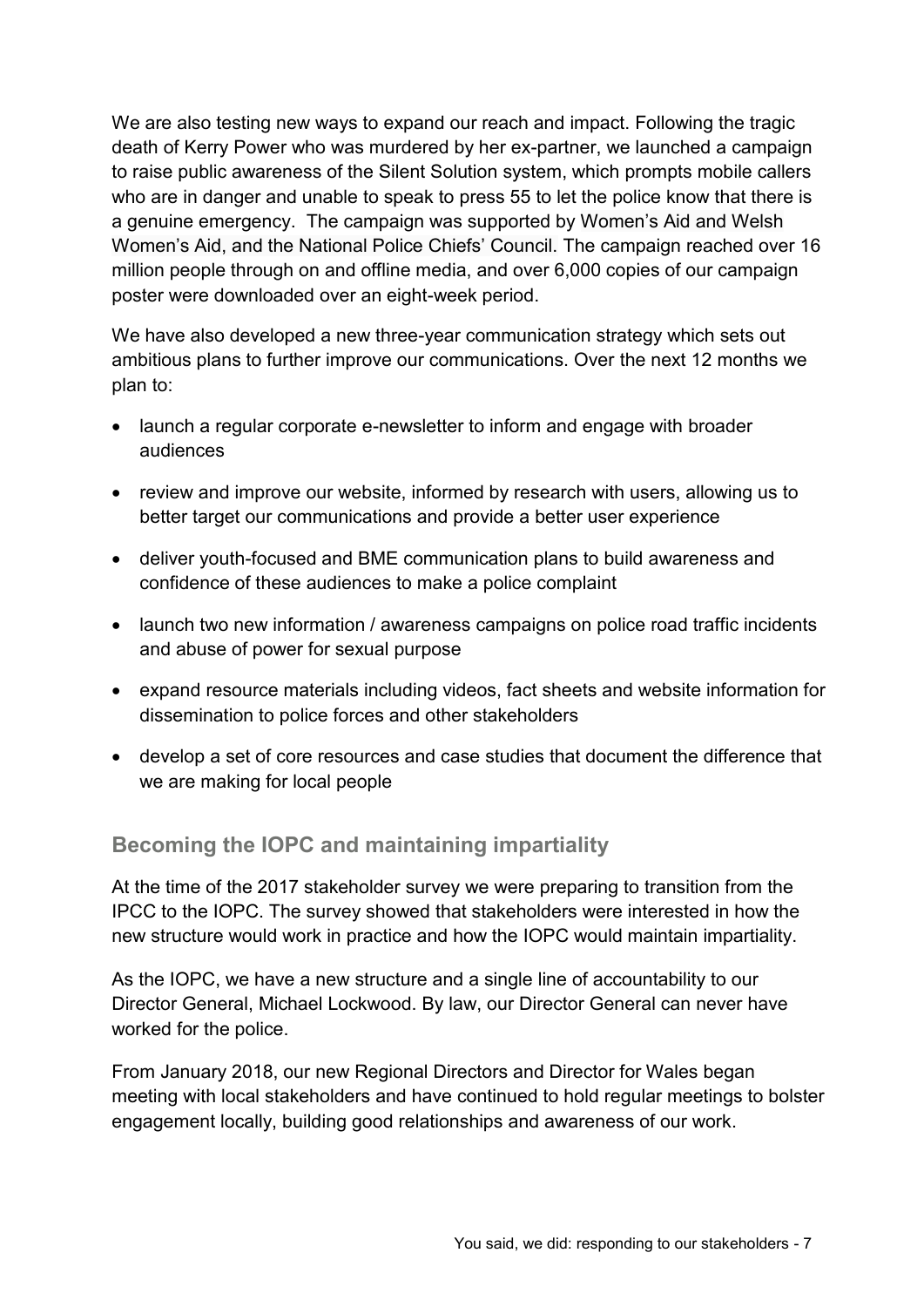We know from research that young people have lower levels of confidence in the police complaints system than others, are less willing to complain and are less likely to have heard of the IOPC. Working with Leaders Unlocked<sup>3</sup>, we established a Youth Panel to help us understand the reasons for this and to explore how we can increase young people's confidence in the system, and in our impartiality.

The panel engaged with over 800 young people across England and Wales, helping raise awareness of the police complaints system and the role of the IOPC, as well as giving young people a voice. We are in the process of implementing recommendations the Panel made as a result of these consultations.

We have also been working with the Police Federation to include them in conversations around changing practice, producing statutory guidance and other issues of learning for policing and the police complaints system. This had helped to broaden the perspectives of both organisations and increase understanding.

Since becoming the IOPC, we have looked for opportunities for operational staff to increase their understanding of different areas of police to understand the context within which decisions are made.

The 2019 stakeholder survey results suggest the transition to the IOPC is tentatively viewed as a success with a clear desire for the IOPC's evolution to continue. Police, police accountability and some non-police stakeholders feel that the IOPC is offering a more open, constructive dialogue with both families and police forces. They think that this balance comes from a recognition that independent regulation does not mean keeping distance or only engaging with parties involved in the process. Instead, they think the IOPC understands that it must engage with stakeholders openly in order to regulate effectively, while remaining impartial.

# <span id="page-8-0"></span>**> Further information**

Thank you to all the stakeholders who have taken part in our previous surveys.

We expect to undertake our next stakeholder survey in Spring 2020.

You can find copies of the 2017 and 2019 Stakeholder Survey at [www.policeconduct.gov.uk](http://www.policeconduct.gov.uk/)

<sup>1</sup> <sup>3</sup> Leaders Unlocked provides young people with a stronger voice on issues that affect their lives. Find out more on their website: [www.leaders-unlocked.org](http://www.leaders-unlocked.org/)